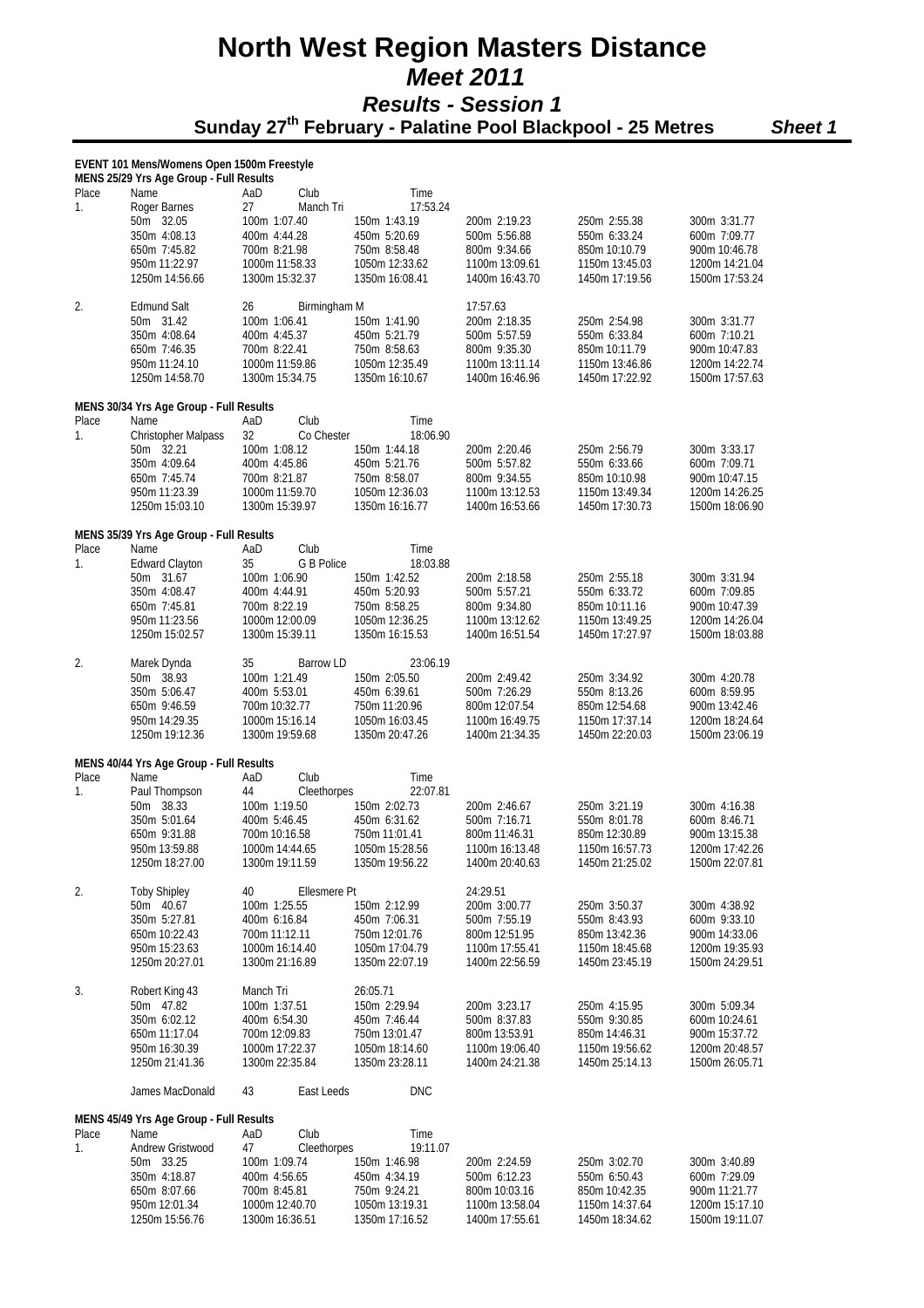| 2.             | Andrew Carr                                     | Co Lincoln P<br>45              |                                 | 19:13.62                        |                                 |                                 |
|----------------|-------------------------------------------------|---------------------------------|---------------------------------|---------------------------------|---------------------------------|---------------------------------|
|                | 50m 34.14                                       | 100m 1:11.09                    | 150m 1:49.75                    | 200m 2:28.29                    | 250m 3:06.98                    | 300m 3:46.16                    |
|                | 350m 4:24.95                                    | 400m 5:03.70                    | 450m 5:42.36                    | 500m 6:21.32                    | 550m 7:00.21                    | 600m 7:38.59                    |
|                | 650m 8:17.13                                    | 700m 8:55.59                    | 750m 9:34.29                    | 800m 10:13.35                   | 850m 10:51.54                   | 900m 11:29.90                   |
|                | 950m 12:08.43                                   | 1000m 12:47.64                  | 1050m 13:25.68                  | 1100m 14:04.82                  | 1150m 14:42.71                  | 1200m 15:21.24                  |
|                | 1250m 16:00.03                                  | 1300m 16:38.51                  | 1350m 17:17.77                  | 1400m 17:56.82                  | 1450m 18:35.56                  | 1500m 19:13.62                  |
|                | MENS 50/54 Yrs Age Group - Full Results         |                                 |                                 |                                 |                                 |                                 |
| Place          | Name                                            | Club<br>AaD                     | Time                            |                                 |                                 |                                 |
| 1.             | Mark Jones                                      | 51<br>Everton                   | 18:53.71                        |                                 |                                 |                                 |
|                | 50m 35.06                                       | 100m 1:12.07                    | 150m 1:49.55                    | 200m 2:27.06                    | 250m 3:04.61                    | 300m 3:42.20                    |
|                | 350m 4:20.03                                    | 400m 4:57.88                    | 450m 5:35.84                    | 500m 6:13.43                    | 550m 6:51.04                    | 600m 7:28.71                    |
|                | 650m 8:06.25                                    | 700m 8:43.85                    | 750m 9:22.17                    | 800m 9:59.96                    | 850m 10:37.97                   | 900m 11:16.34                   |
|                | 950m 11:54.78                                   | 1000m 12:33.11                  | 1050m 13:10.96                  | 1100m 13:49.29                  | 1150m 14:26.90                  | 1200m 15:05.21                  |
|                | 1250m 15:43.86                                  | 1300m 16:22.26                  | 1350m 17:00.59                  | 1400m 17:38.96                  | 1450m 18:17.69                  | 1500m 18:53.71                  |
| 2.             | Robert Arnold                                   | 51<br><b>Trafford Met</b>       | 19:17.58                        |                                 |                                 |                                 |
|                | $50m -$                                         | $100m -$                        | $150m -$                        | 200m 3:49.45                    | 250m 4:28.53                    | 300m 5:07.41                    |
|                | $350m -$                                        | $400m -$                        | 450m 5:46.41                    | 500m 6:25.00                    | 550m 7:03.70                    | 600m 7:42.61                    |
|                | 650m 8:21.76                                    | 700m 9:00.68                    | 750m 9:39.57                    | 800m 10:18.50                   | 850m 10:57.36                   | 900m 11:35.68                   |
|                | 950m 12:14.58                                   | 1000m 12:53.27                  | 1050m 13:31.71                  | 1100m 14:09.99                  | 1150m 14:48.28                  | 1200m 15:26.94                  |
|                | 1250m 16:05.96                                  | 1300m 16:44.50                  | 1350m 17:23.07                  | 1400m 18:01.69                  | 1450m 18:39.99                  | 1500m 19:17.58                  |
| 3.             | Steven Willder                                  | 52<br>Blackpool Aq              |                                 | 24:29.71                        |                                 |                                 |
|                | 50m 47.42                                       | 100m 1:36.18                    | 150m 2:24.31                    | 200m 3:13.37                    | 250m 4:02.58                    | 300m 4:51.14                    |
|                | 350m 5:40.18                                    | 400m 6:29.19                    | 450m 7:18.65                    | 500m 8:07.98                    | 550m 8:57.08                    | 600m 9:46.18                    |
|                | 650m 10:35.68                                   | 700m 11:25.40                   | 750m 12:14.64                   | 800m 13:03.71                   | 850m 13:53.09                   | 900m 14:41.92                   |
|                | 950m 15:31.28                                   | 1000m 16:20.01                  | 1050m 17:08.93                  | 1100m 17:57.89                  | 1150m 18:47.41                  | 1200m 19:36.44                  |
|                | 1250m 20:26.02                                  | 1300m 21:15.62                  | 1350m 22:05.15                  | 1400m 22:54.47                  | 1450m 23:43.94                  | 1500m 24:29.71                  |
|                |                                                 |                                 |                                 |                                 |                                 |                                 |
| Place          | MENS 60/64 Yrs Age Group - Full Results<br>Name | Club<br>AaD                     | Time                            |                                 |                                 |                                 |
| $\mathbf{1}$ . | Derek Booth                                     | 62<br>Halton                    | 23:55.40                        |                                 |                                 |                                 |
|                | 50m 41.82                                       | 100m 1:27.76                    | 150m 2:15.78                    | 200m 3:04.41                    | 250m 3:53.33                    | 300m 4:41.68                    |
|                | 350m 5:31.01                                    | 400m 6:19.48                    | 450m 7:08.04                    | 500m 7:57.19                    | 550m 8:44.83                    | 600m 9:33.49                    |
|                | 650m 10:21.59                                   | 700m 11:10.04                   | 750m 11:58.78                   | 800m 12:47.23                   | 850m 13:35.98                   | 900m 14:24.33                   |
|                | 950m 15:12.70                                   | 1000m 16:01.52                  | 1050m 16:47.51                  | 1100m 17:34.04                  | 1150m 18:21.29                  | 1200m 19:09.20                  |
|                | 1250m 19:57.37                                  | 1300m 20:44.41                  | 1350m 21:31.48                  | 1400m 22:19.67                  | 1450m 23:08.77                  | 1500m 23:55.40                  |
|                | MENS 65/69 Yrs Age Group - Full Results         |                                 |                                 |                                 |                                 |                                 |
| Place          | Name                                            | Club<br>AaD                     | Time                            |                                 |                                 |                                 |
| 1.             | <b>Tony Catterall</b>                           | 65<br>Colne                     | 22:47.57                        |                                 |                                 |                                 |
|                | $50m -$                                         | $100m -$                        | 150m -                          | $200m -$                        | 250m -                          | $300m -$                        |
|                | $350m -$                                        | $400m -$                        | 450m -                          | $500m -$                        | $550m -$                        | $600m -$                        |
|                | $650m -$                                        | $700m -$                        | 750m -                          | $800m -$                        | 850m -                          | $900m -$                        |
|                | $950m -$                                        | $1000m -$                       | 1050m -                         | 1100m -                         | $1150m -$                       | 1200m -                         |
|                | 1250m -                                         | 1300m -                         | 1350m -                         | 1400m -                         | 1450m -                         | 1500m 22:47.57                  |
| 2.             | Harry Smith                                     | 69<br>Barrow LD                 | 40:29.62                        |                                 |                                 |                                 |
|                | 50m 1:12.21                                     | 100m 2:28.09                    | 150m 3:43.71                    | 200m 5:02.48                    | 250m -                          | $300m -$                        |
|                | $350m -$                                        | $400m -$                        | $450m -$                        | $500m -$                        | $550m -$                        | $600m -$                        |
|                | $650m -$                                        | $700m -$                        | $750m -$                        | $800m -$                        | $850m -$                        | $900m -$                        |
|                | $950m -$                                        | $1000m -$                       | $1050m -$                       | $1100m -$                       | $1150m -$                       | $1200m -$                       |
|                | $1250m -$                                       | 1300m -                         | 1350m -                         | 1400m -                         | 1450m -                         | 1500m 40:29.62                  |
|                | MENS 70/74 Yrs Age Group - Full Results         |                                 |                                 |                                 |                                 |                                 |
| Place          | Name                                            | Club<br>AaD                     | Time                            |                                 |                                 |                                 |
| 1.             | John Penswick                                   | 73<br><b>Burnley Agua</b>       |                                 | 31:22.44                        |                                 |                                 |
|                | 50m 59.86                                       | 100m 2:02.63                    | 150m 3:06.12                    | 200m 4:09.42                    | 250m 5:12.26                    | 300m 6:15.87                    |
|                | 350m 7:19.80                                    | 400m 8:23.07                    | 450m 9:26.08                    | 500m 10:29.42                   | 550m 11:32.10                   | 600m 12:35.59                   |
|                | 650m 13:38.59                                   | 700m 14:41.39                   | 750m 15:44.12                   | 800m 16:47.68                   | 850m 17:50.38                   | 900m 18:53.02                   |
|                | 950m 19:55.72                                   | 1000m 20:58.27                  | 1050m 22:01.04                  | 1100m 23:03.53                  | 1150m 24:06.19                  | 1200m 25:08.51                  |
|                | 1250m 26:11.61                                  | 1300m 27:13.37                  | 1350m 28:15.80                  | 1400m 29:18.66                  | 1450m 30:21.13                  | 1500m 31:22.44                  |
|                | Harry Barrow                                    | 73<br>Elland                    | <b>DNC</b>                      |                                 |                                 |                                 |
|                | WOMENS 18/24 Yrs Age Group - Full Results       |                                 |                                 |                                 |                                 |                                 |
| Place          | Name                                            | Club<br>AaD                     | Time                            |                                 |                                 |                                 |
| 1.             | Tamara Darruspe                                 | 23<br>Barrow LD                 | 23:02.45                        |                                 |                                 |                                 |
|                | 50m 40.66                                       | 100m 1:24.23                    | 150m 2:09.58                    | 200m 2:55.29                    | 250m 3:40.85                    | 300m 4:26.48                    |
|                | 350m 5:12.09                                    | 400m 5:58.17                    | 450m 6:45.32                    | 500m 7:32.65                    | 550m 8:19.89                    | 600m 9:06.55                    |
|                | 650m 9:53.59<br>950m 14:30.38                   | 700m 10:40.36<br>1000m 15:17.14 | 750m 11:26.31<br>1050m 16:04.23 | 800m 12:12.54<br>1100m 16:50.67 | 850m 12:58.27<br>1150m 17:37.74 | 900m 13:44.37<br>1200m 18:25.31 |
|                | 1250m 19:21.90                                  | 1300m 19:59.60                  | 1350m 20:46.41                  | 1400m 21:33.43                  | 1450m 22:19.28                  | 1500m 23:02.45                  |
|                |                                                 |                                 |                                 |                                 |                                 |                                 |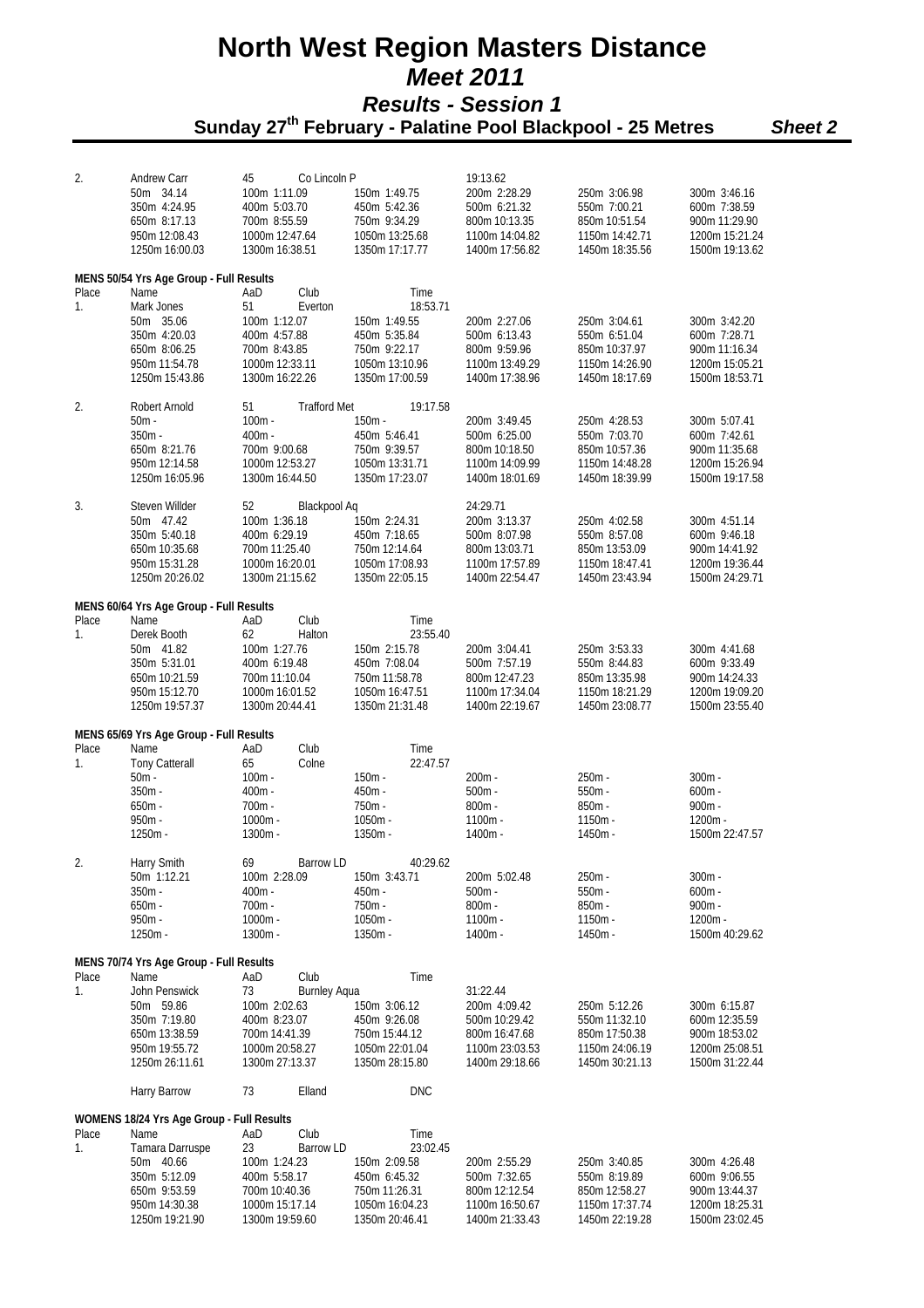### **North West Region Masters Distance**   *Meet 2011 Results - Session 1*   **Sunday 27th February - Palatine Pool Blackpool - 25 Metres** *Sheet 3*

### **WOMENS 25/29 Yrs Age Group - Full Results**  Place Name **AaD** Club Time 1. Katie Birchall 29 Co Liverpool 20:41.45 50m 33.92 100m 1:12.51 150m 1:53.00 200m 2:33.62 250m 3:14.57 300m 3:55.95 350m 4:36.94 400m 5:18.10 450m 5:59.48 500m 6:40.91 550m 7:22.52 600m 8:04.39 650m 8:46.47 700m 9:28.41 750m 10:10.41 800m 10:52.85 850m 11:35.99 900m 12:18.40 950m 13:00.33 1000m 13:42.79 1050m 14:25.24 1100m 15:07.27 1150m 15:49.82 1200m 16:32.61 1400m 19:21.26 **WOMENS 30/34 Yrs Age Group - Full Results**  Place Name **AaD** Club Time 1. Emma Davies 32 Co Derby 19:51.65<br>50m 32.25 100m 1:14.00 150m 1:53.73 50m 32.25 100m 1:14.00 150m 1:53.73 200m 2:33.42 250m 3:13.28 300m 3:52.92 350m 4:32.63 400m 5:12.38 450m 5:52.30 500m 6:32.25 550m 7:11.82 600m 7:52.03 650m 8:31.85 700m 9:12.12 750m 9:51.80 800m 10:32.06 850m 11:12.29 900m 11:52.16 950m 12:32.06 1000m 13:12.28 1050m 13:52.32 1100m 14:33.51 1150m 15:13.11 1200m 15:53.05<br>1250m 16:33.23 1300m 17:13.97 1350m 17:53.72 1400m 18:33.15 1450m 19:12.88 1500m 19:51.65 1250m 16:33.23 1300m 17:13.97 1350m 17:53.72 1400m 18:33.15 1450m 19:12.88 1500m 19:51.65 **WOMENS 35/39 Yrs Age Group - Full Results**  Place Name **AaD** Club Time 1. Emma Jenkins 35 Southport 21:57.18<br>50m - 100m - 100m - 150m - 50m - 100m - 150m - 200m - 250m - 300m - 350m - 400m - 450m - 500m - 550m - 600m - 650m - 700m - 750m - 800m - 850m - 900m - 950m - 1000m - 1050m - 1100m - 1150m - 1200m - 1250m - 1300m - 1350m - 1400m - 1450m - 1500m 21:57.18 2. Lisa Stansbie 37 Etwall 25:39.68 50m - 100m - 150m - 200m - 250m - 300m - 350m - 400m - 450m - 500m - 550m - 600m - 650m - 700m - 750m - 800m - 850m - 900m - 950m - 1000m - 1050m - 1100m - 1150m - 1200m - 1250m - 1300m - 1350m - 1400m - 1450m - 1500m 25:39.68 **WOMENS 40/44 Yrs Age Group - Full Results**  Place Name **AaD** Club Time 1. Karen Louise Driver 40 Colne 19:39.53 50m 36.24 100m 1:14.78 150m 1:53.91 200m 2:32.98 250m 3:12.23 300m 3:51.36 350m 4:30.44 400m 5:09.63 450m 5:48.95 500m 6:28.39 550m 7:07.84 600m 7:47.35 650m 8:26.84 700m 9:06.33 750m 9:46.16 800m 10:26.76 850m 11:05.03 900m 11:44.84 950m 12:24.21 1000m 13:04.04 1050m 13:43.86 1100m 14:23.66 1150m 15:03.44 1200m 15:43.31 1250m 16:23.32 1300m 17:02.65 1350m 17:42.15 1400m 18:22.01 1450m 19:00.83 1500m 19:39.53  $\mathfrak{D}$ Helen Sadler 41 Trafford Met 20:15.45<br>50m 35.46 100m 1:14.65 150m 1:55.27 50m 35.46 100m 1:14.65 150m 1:55.27 200m 2:36.20 250m 3:17.61 300m 3:58.65 350m 4:40.00 400m 5:21.41 450m 6:02.65 500m 6:44.11 550m 7:25.34 600m 8:06.76 650m 8:48.26 700m 9:29.23 750m 10:09.83 800m 10:50.77 850m 11:31.46 900m 12:12.10 950m 12:52.28 1000m 13:33.18 1050m 14:13.55 1100m 14:54.16 1150m 15:34.77 1200m 16:15.48 1250m 16:56.12 1300m 17:36.85 1350m 18:17.70 1400m 18:58.95 1450m 19:38.43 1500m 20:15.45 3. Amanda Atkinson 41 Carlisle Mas 1500m 23:26:82 **WOMENS 45/49 Yrs Age Group - Full Results**  Place Name **AaD** Club Time 1. Traci Shipley 47 Ellesmere Pt 23:36.84<br>
50m 42.93 100m 1:30.83 150m 2:18.62 200m 3:06.61 50m 42.93 100m 1:30.83 150m 2:18.62 200m 3:06.61 250m 3:54.53 300m 4:42.35 350m 5:30.43 400m 6:18.44 450m 7:05.28 500m 7:53.05 550m 8:40.74 600m 9:28.21 650m 10:15.79 700m 11:03.26 750m 11:50.46 800m 12:37.94 850m 13:25.23 900m 14:12.65 950m 15:00.22 1000m 15:47.85 1050m 16:35.14 1100m 17:22.43 1150m 18:09.49 1200m 18:56.58 1250m 19:43.94 1300m 20:31.43 1350m 21:18.07 1400m 22:05.34 1450m 22:53.39 1500m 23:36.84 2. Amanda Reid 45 Warr'ton Dol 32:42.10 50m 55.48 100m 1:58.05 150m 3:02.72 200m 4:07.41 250m 5:11.59 300m 6:14.73 350m 7:19.03 400m 8:23.64 450m 9:29.13 500m 10:34.71 550m 11:39.29 600m 12:45.24 800m 17:04.55 950m 20:20.25 1000m 21:27.92 1050m 22:34.94 1100m 23:40.30 1150m 24:51.55 1200m 25:59.88

1250m 26:22.25 1300m 27:06.65 1350m 28:15.07 1400m 29:22.09 1450m 30:28.46 1500m 32:42.10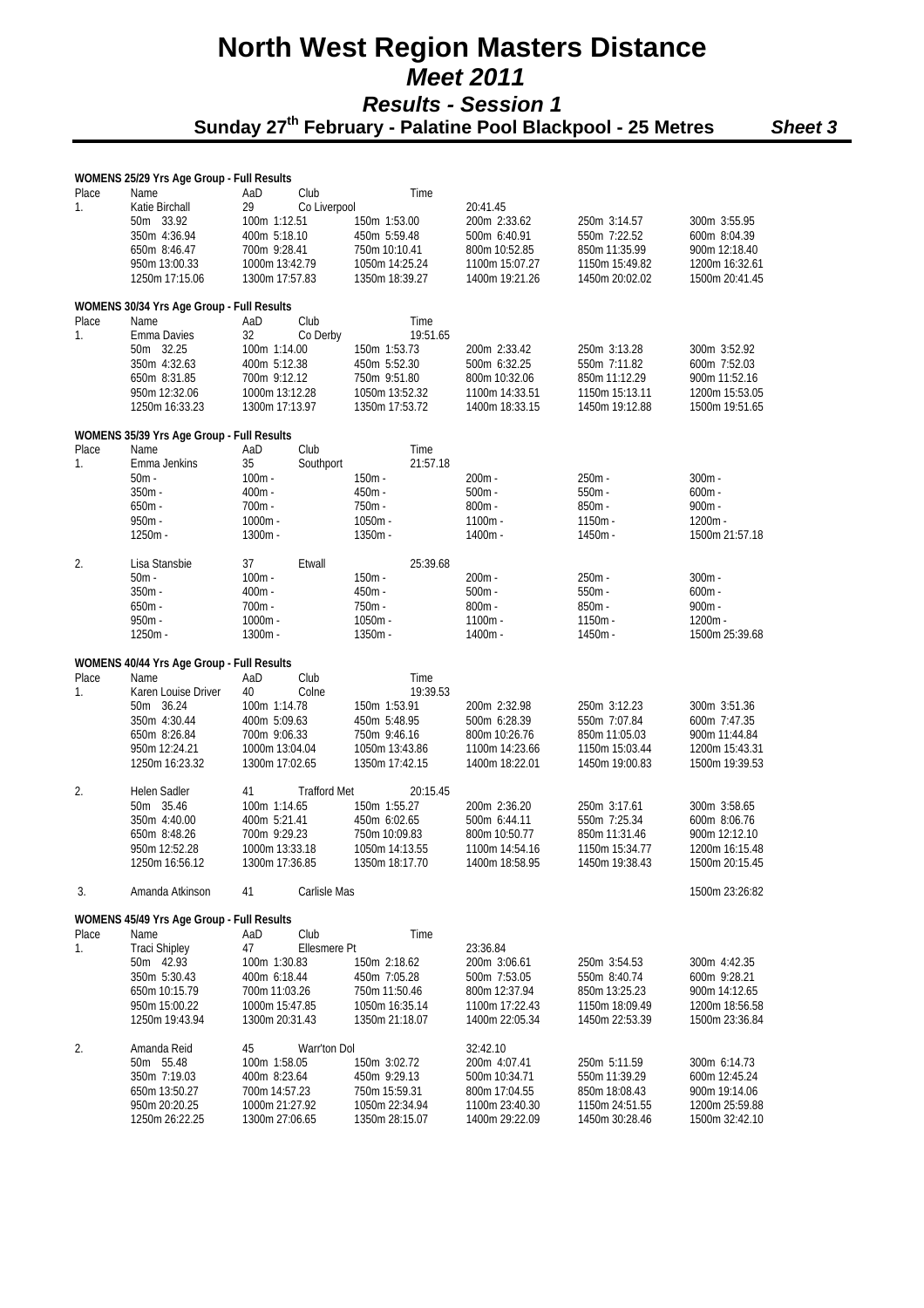### **North West Region Masters Distance**   *Meet 2011 Results - Session 1*   **Sunday 27th February - Palatine Pool Blackpool - 25 Metres** *Sheet 4*

|                                           | WOMENS 50/54 Yrs Age Group - Full Results |                |                    |                |          |                |                |                       |  |  |  |
|-------------------------------------------|-------------------------------------------|----------------|--------------------|----------------|----------|----------------|----------------|-----------------------|--|--|--|
| Place                                     | Name                                      | AaD            | Club               |                | Time     |                |                |                       |  |  |  |
| $\mathbf{1}$ .                            | Pamela Kay                                | 51             | Halton             |                | 26:33.21 |                |                |                       |  |  |  |
|                                           | 50m 44.51                                 | 100m 1:32.30   |                    | 150m 2:21.77   |          | 200m 3:11.76   | 250m 4:04.66   | 300m 4:55.17          |  |  |  |
|                                           | 350m 5:48.16                              | 400m 6:41.92   |                    | 450m 7:35.44   |          | 500m 8:29.17   | 550m 9:23.65   | 600m 10:17.57         |  |  |  |
|                                           | 650m 11:11.41                             | 700m 12:05.31  |                    | 750m 12:59.30  |          | 800m 13:52.02  | 850m 14:46.04  | 900m 15:40.21         |  |  |  |
|                                           | 950m 16:35.04                             | 1000m 17:29.77 |                    | 1050m 18:23.91 |          | 1100m 19:17.94 | 1150m 20:13.14 | 1200m 21:07.83        |  |  |  |
|                                           | 1250m 22:03.98                            | 1300m 22:58.78 |                    | 1350m 23:53.39 |          | 1400m 24:47.31 | 1450m 25:41.73 | 1500m 26:33.21        |  |  |  |
| WOMENS 65/69 Yrs Age Group - Full Results |                                           |                |                    |                |          |                |                |                       |  |  |  |
| Place                                     | Name                                      | AaD            | Club               |                | Time     |                |                |                       |  |  |  |
| 1.                                        | Elaine Blower                             | 66             | <b>Barnet Copt</b> |                | 25:03.45 |                |                |                       |  |  |  |
|                                           | $50m -$                                   | $100m -$       |                    | 150m -         |          | $200m -$       | $250m -$       | $300m -$              |  |  |  |
|                                           | $350m -$                                  | $400m -$       |                    | $450m -$       |          | $500m -$       | $550m -$       | $600m -$              |  |  |  |
|                                           | $650m -$                                  | $700m -$       |                    | 750m -         |          | $800m -$       | $850m -$       | $900m -$<br>$1200m -$ |  |  |  |
|                                           | $950m -$                                  | $1000m -$      |                    | $1050m -$      |          | $1100m -$      | $1150m -$      |                       |  |  |  |
|                                           | $1250m -$                                 | $1300m -$      |                    | $1350m -$      |          | $1400m -$      | $1450m -$      | 1500m 25:03.45        |  |  |  |
| $\overline{2}$ .                          | Helen Jenkins                             | 65             | Southport          |                | 27:35.00 |                |                |                       |  |  |  |
|                                           | 50m 48.88                                 | 100m 1:43.72   |                    | 150m 2:38.76   |          | 200m 3:34.70   | 250m 4:30.29   | 300m 5:25.91          |  |  |  |
|                                           | 350m 6:21.02                              | 400m 7:16.53   |                    | 450m 8:12.32   |          | 500m 9:06.71   | 550m 10:02.17  | 600m 10:58.14         |  |  |  |
|                                           | 650m 11:53.48                             | 700m 12:49.19  |                    | 750m 13:44.82  |          | 800m 14:39.50  | 850m 15:34.85  | 900m 16:30.61         |  |  |  |
|                                           | 950m 17:26.34                             | 1000m 18:22.15 |                    | 1050m 19:17.51 |          | 1100m 20:13.55 | 1150m 21:06.61 | 1200m 22:04.60        |  |  |  |
|                                           | 1250m 22:59.99                            | 1300m 23:55.69 |                    | 1350m 24:51.27 |          | 1400m 25:46.25 | 1450m 26:41.58 | 1500m 27:35.00        |  |  |  |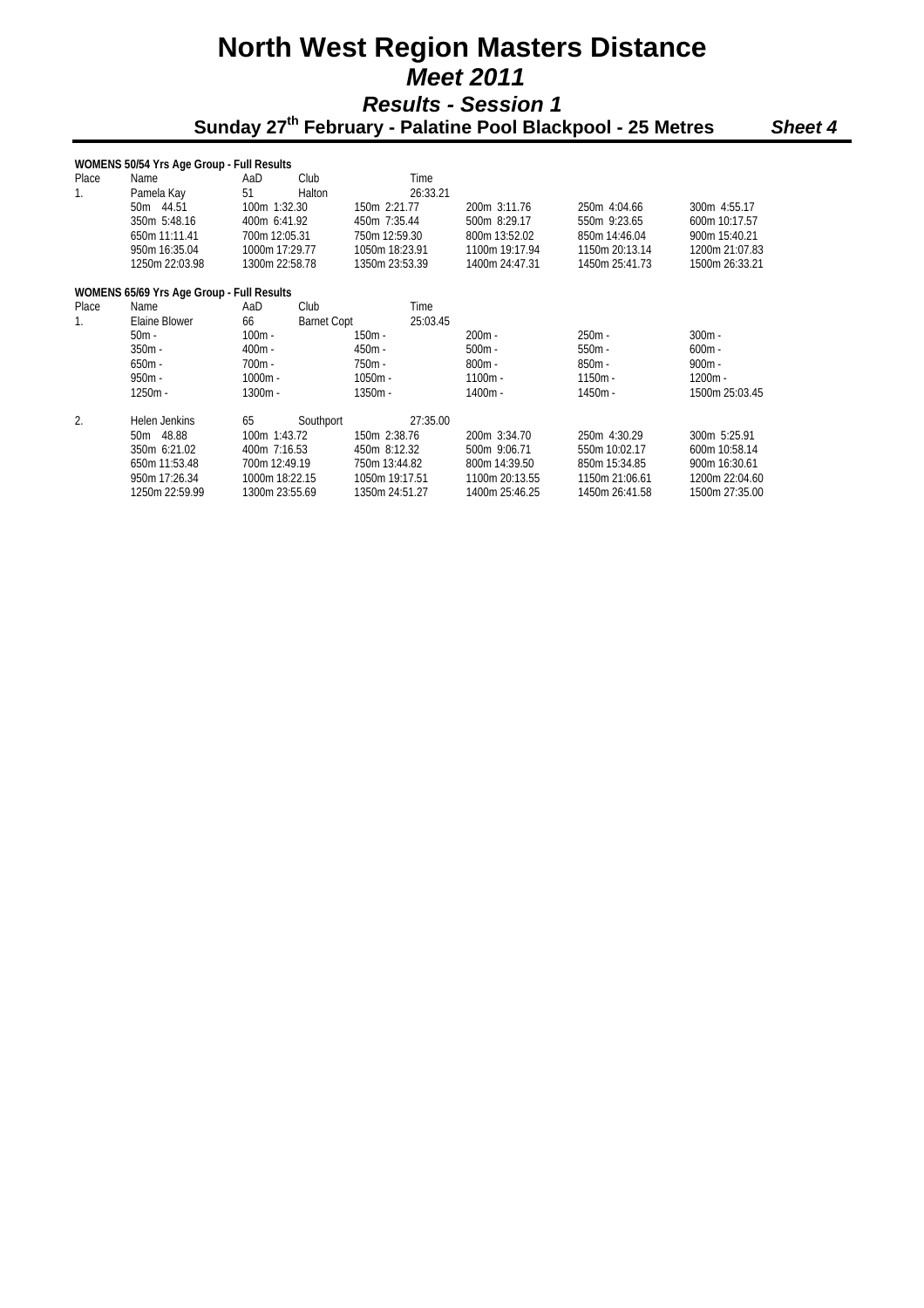**Sunday 27th February - Palatine Pool Blackpool - 25 Metres** *Sheet 1*

### **EVENT 201 MIXED 400m IM**

|             | MENS 25/29 Yrs Age Group                |           |                              |                  |         |              |              |              |
|-------------|-----------------------------------------|-----------|------------------------------|------------------|---------|--------------|--------------|--------------|
| Place       | Name                                    | AaD       | Club                         | Time             |         |              |              |              |
| 1.          | <b>Edmund Salt</b>                      | 26        | Birmingham M                 | 5:02.72          |         |              |              |              |
|             | 50m 33.53<br>350m 4:31.78               |           | 100m 1:13.02<br>400m 5:02.72 | 150m 1:54.88     |         | 200m 2:34.18 | 250m 3:16.36 | 300m 3:59.12 |
|             | MENS 30/34 Yrs Age Group - Full Results |           |                              |                  |         |              |              |              |
| Place       | Name                                    | AaD       | Club                         | Time             |         |              |              |              |
| 1.          | Paul Callis                             | 33        | South Hunsle                 | 4:47.32          |         |              |              |              |
|             | 50m 30.05                               |           | 100m 1:04.97                 | 150m 1:42.84     |         | 200m 2:20.22 | 250m 2:59.25 | 300m 3:39.77 |
|             | 350m 4:13.82                            |           | 400m 4:47.32                 |                  |         |              |              |              |
| 2.          | Christopher Malpass                     | 32        | Co Chester                   | 5:06.33          |         |              |              |              |
|             | 50m 30.19                               |           | 100m 1:05.91                 | 150m 1:46.30     |         | 200m 2:26.47 | 250m 3:10.46 | 300m 3:55.81 |
|             | 350m 4:32.78<br>Nick Valentine          | 30        | 400m 5:06.33<br>North Tyne   | DQ T-12L         |         |              |              |              |
|             | MENS 35/39 Yrs Age Group - Full Results |           |                              |                  |         |              |              |              |
| Place       | Name                                    | AaD       | Club                         | Time             |         |              |              |              |
| 1.          | <b>Edward Clayton</b>                   | 35        | G B Police                   | 5:03.73          |         |              |              |              |
|             | 50m 29.06                               |           | 100m 1:02.60                 | 150m 1:41.76     |         | 200m 2:21.23 | 250m 3:07.09 | 300m 3:53.72 |
|             | 350m 4:30.50                            |           | 400m 5:03.73                 |                  |         |              |              |              |
| 2.          | Richard Symons                          | 37        | Trafford Met                 | 5:23.43          |         |              |              |              |
|             | 50m 31.86<br>350m 4:45.30               |           | 100m 1:09.84<br>400m 5:23.43 | 150m 1:52.68     |         | 200m 2:33.14 | 250m 3:19.39 | 300m 4:06.42 |
|             | MENS 40/44 Yrs Age Group - Full Results |           |                              |                  |         |              |              |              |
| Place       | Name                                    | AaD       | Club                         | Time             |         |              |              |              |
| 1.          | Anthony Wylie                           | 44        | Prescot                      | 5:20.14          |         |              |              |              |
|             | 50m 31.91                               |           | 100m 1:09.44                 | 150m 1:52.26     |         | 200m 2:32.57 | 250m 3:18.28 | 300m 4:04.84 |
|             | 350m 4:43.21                            |           | 400m 5:20.14                 |                  |         |              |              |              |
| 2.          | Philip Croxall                          | 42        | Colne                        | 5:35.25          |         |              |              |              |
|             | 50m 36.59<br>350m 5:02.21               |           | 100m 1:19.03<br>400m 5:35.25 | 150m 2:05.54     |         | 200m 2:53.34 | 250m 3:40.47 | 300m 4:25.79 |
| 3.          | Gary Buxton                             | 42        | Carlisle Mas                 |                  | 5:48.73 |              |              |              |
|             | 50m 42.80                               |           | 100m 1:29.61                 | 150m 2:13.32     |         | 200m 2:57.24 | 250m 3:46.07 | 300m 4:33.04 |
|             | 350m 5:11.59                            |           | 400m 5:48.73                 |                  |         |              |              |              |
|             | MENS 45/49 Yrs Age Group - Full Results |           |                              |                  |         |              |              |              |
| Place       | Name                                    | AaD       | Club                         | Time             |         |              |              |              |
| 1.          | Andrew Carr                             | 45        | Co Lincoln P                 | 5:29.83          |         |              |              |              |
|             | 50m 34.16<br>350m 4:51.61               |           | 100m 1:16.50<br>400m 5:29.83 | 150m 1:58.73     |         | 200m 2:42.01 | 250m 3:26.10 | 300m 4:11.55 |
|             | MENS 50/54 Yrs Age Group - Full Results |           |                              |                  |         |              |              |              |
| Place       | Name                                    | AaD       | Club                         | Time             |         |              |              |              |
| 1.          | Mark Jones                              | 51        | Everton                      | 5:35.31          |         |              |              |              |
|             | 50m 36.90                               |           | 100m 1:18.83                 | 150m 2:06.27     |         | 200m 2:51.55 | 250m 3:37.81 | 300m 4:25.21 |
|             | 350m 5:01.29                            |           | 400m 5:35.31                 |                  |         |              |              |              |
| 2.          | <b>Stuart McGurk</b>                    | 50        | Troutbeck Br                 | 7:45.57          |         |              |              |              |
|             | 50m 50.54<br>350m 6:53.27               |           | 100m 1:51.85<br>400m 7:45.57 | 150m 2:56.06     |         | 200m 3:56.95 | 250m 4:58.36 | 300m 6:00.90 |
|             | MENS 55/59 Yrs Age Group - Full Results |           |                              |                  |         |              |              |              |
| Place       | Name                                    | AaD       | Club                         | Time             |         |              |              |              |
| 1.          | David Randall                           | 57        | <b>Trafford Met</b>          | 6:35.70          |         |              |              |              |
|             | 50m 45.30                               |           | 100m 1:35.80                 | 150m 2:30.56     |         | 200m 3:18.37 | 250m 4:14.69 | 300m 5:10.66 |
|             | 350m 5:54.63                            |           | 400m 6:35.70                 |                  |         |              |              |              |
|             | MENS 60/64 Yrs Age Group - Full Results |           |                              |                  |         |              |              |              |
| Place<br>1. | Name                                    | AaD<br>64 | Club<br>Warr'ton Dol         | Time<br>6:10.39  |         |              |              |              |
|             | Graham Padgett<br>50m 38.91             |           | 100m 1:25.68                 | 150m 2:13.68     |         | 200m 3:01.01 | 250m 3:52.96 | 300m 4:46.07 |
|             | 350m 5:29.27                            |           | 400m 6:10.39                 |                  |         |              |              |              |
| 2.          | Derek Booth                             | 62        | Halton                       | 6:51.42          |         |              |              |              |
|             | 50m 46.49                               |           | 100m 1:40.02                 | 150m 2:32.59     |         | 200m 3:26.15 | 250m 4:23.85 | 300m 5:23.78 |
|             | 350m 6:10.62                            |           | 400m 6:51.42                 |                  |         |              |              |              |
|             | MENS 65/69 Yrs Age Group - Full Results |           |                              |                  |         |              |              |              |
| Place<br>1. | Name<br>Tony Catterall                  | AaD<br>65 | Club<br>Colne                | Time<br>6:51.56  |         |              |              |              |
|             | 50m 48.42                               |           | 100m 1:44.66                 | 150m 2:38.82     |         | 200m 3:31.11 | 250m 4:27.42 | 300m 5:24.64 |
|             | 350m 6:09.51                            |           | 400m 6:51.56                 |                  |         |              |              |              |
| 2.          | William Dutton                          | 67        | Warr'ton Dol                 | 8:46.35          |         |              |              |              |
|             | 50m 49.24                               |           | 100m 1:55.64                 | 150m 3:09.31     |         | 200m 4:16.64 | 250m 5:31.69 | 300m 6:47.13 |
|             | 350m 7:49.26                            |           | 400m 8:46.35                 |                  |         |              |              |              |
|             | MENS 70/74 Yrs Age Group - Full Results |           |                              |                  |         |              |              |              |
| Place<br>1. | Name<br>Maurice McDonald                | AaD<br>73 | Club<br>Co Liverpool         | Time<br>10:05.68 |         |              |              |              |
|             | 50m 1:14.49                             |           | 100m 2:56.98                 | 150m 4:09.33     |         | 200m 5:24.27 | 250m 6:42.37 | 300m 8:02.46 |
|             | 350m 9:04.90                            |           | 400m 10:05.68                |                  |         |              |              |              |
|             | Harry Barrow                            | 73        | Elland                       | <b>DNC</b>       |         |              |              |              |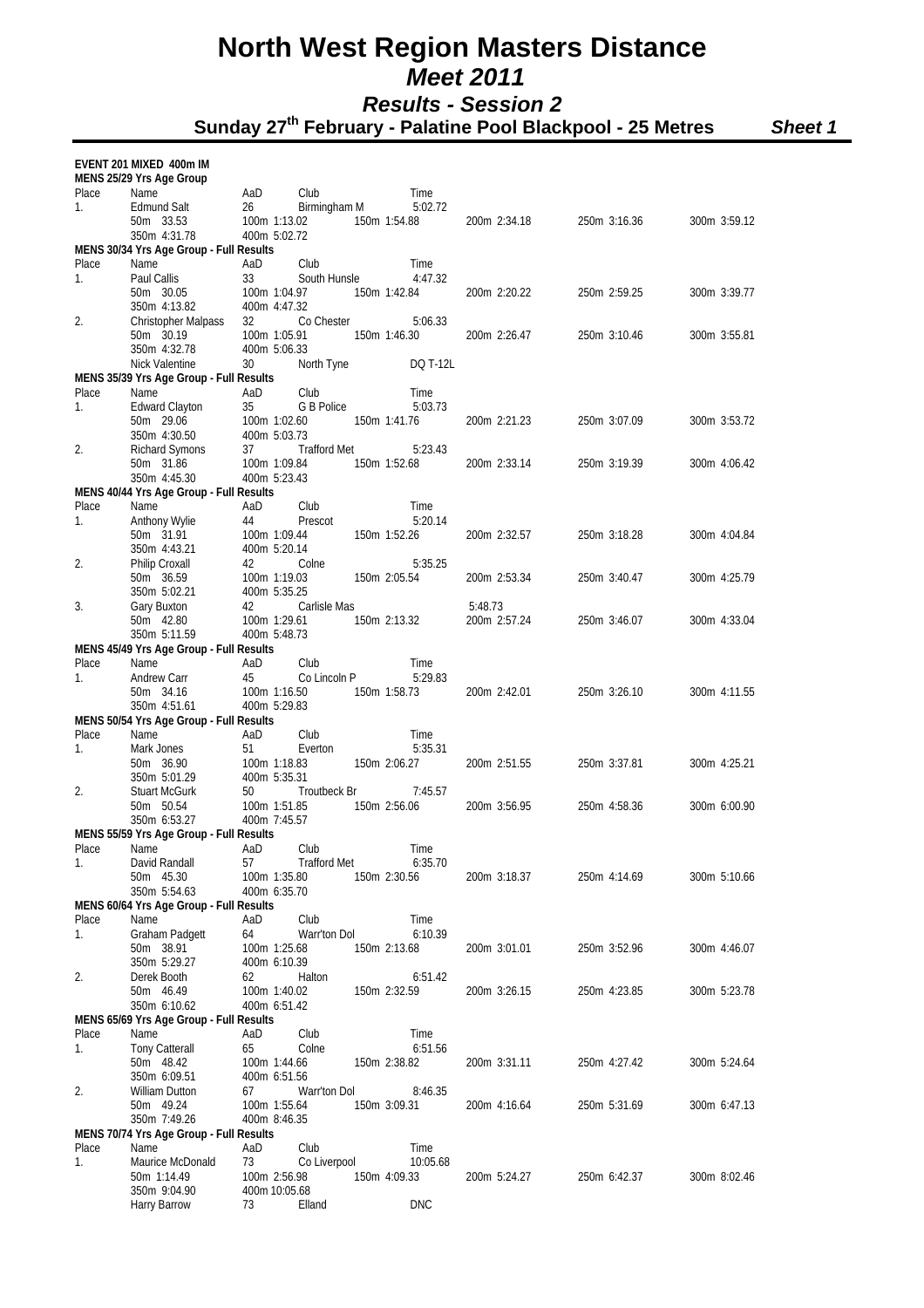|       | WOMENS 30/34 Yrs Age Group - Full Results               |     |                               |                               |                               |                              |                              |
|-------|---------------------------------------------------------|-----|-------------------------------|-------------------------------|-------------------------------|------------------------------|------------------------------|
| Place | Name                                                    | AaD | Club                          | Time                          |                               |                              |                              |
| 1.    | Emma Davies                                             | 32  | Co Derby                      | 5:50.32                       |                               |                              |                              |
|       | 50m 35.91<br>350m 5:12.71                               |     | 100m 1:19.17<br>400m 5:50.32  | 150m 2:04.37                  | 200m 2:48.88                  | 250m 3:40.74                 | 300m 4:32.79                 |
|       | WOMENS 35/39 Yrs Age Group - Full Results               |     |                               |                               |                               |                              |                              |
| Place | Name                                                    | AaD | Club                          | Time                          |                               |                              |                              |
| 1.    | Emma Jenkins                                            | 35  | Southport                     | 6:01.21                       |                               |                              |                              |
|       | 50m 37.65                                               |     | 100m 1:21.98                  | 150m 2:10.58                  | 200m 2:56.76                  | 250m 3:45.91                 | 300m 4:35.15                 |
|       | 350m 5:19.51<br>Diane Rochford                          | 39  | 400m 6:01.21<br>MacclesfldM   |                               | <b>DNC</b>                    |                              |                              |
|       | WOMENS 40/44 Yrs Age Group - Full Results               |     |                               |                               |                               |                              |                              |
| Place | Name                                                    | AaD | Club                          | Time                          |                               |                              |                              |
| 1.    | Amanda Atkinson                                         | 41  | Carlisle Mas                  | 6:39.06                       |                               |                              |                              |
|       | 50m 42.27                                               |     | 100m 1:34.55                  | 150m 2:24.66                  | 200m 3:13.03                  | 250m 4:10.53                 | 300m 5:08.29                 |
| 2.    | 350m 5:54.09<br>Rosie Lewis                             | 40  | 400m 6:39.06<br>Southport     | 7:35.10                       |                               |                              |                              |
|       | 50m 52.14                                               |     | 100m 1:53.13                  | 150m 2:56.46                  | 200m 3:59.77                  | 250m 4:54.98                 | 300m 5:51.27                 |
|       | 350m 6:42.45                                            |     | 400m 7:35.10                  |                               |                               |                              |                              |
|       | Lynne Dawson                                            | 44  | Chapeltown                    | <b>DNC</b>                    |                               |                              |                              |
| Place | WOMENS 45/49 Yrs Age Group - Full Results<br>Name       | AaD | Club                          | Time                          |                               |                              |                              |
| 1.    | Judy Brown                                              | 47  | Warr'ton Dol                  | 5:38.86                       |                               |                              |                              |
|       | 50m 36.54                                               |     | 100m 1:17.30                  | 150m 1:59.09                  | 200m 2:40.72                  | 250m 3:30.94                 | 300m 4:21.82                 |
|       | 350m 5:00.63                                            |     | 400m 5:38.86                  |                               |                               |                              |                              |
| 2.    | <b>Traci Shipley</b>                                    | 47  | Ellesmere Pt                  | 7:02.35                       |                               |                              |                              |
|       | 50m 48.53<br>350m 6:18.15                               |     | 100m 1:46.45<br>400m 7:02.35  | 150m 2:41.02                  | 200m 3:34.23                  | 250m 4:33.37                 | 300m 5:31.29                 |
|       | EVENT 202 Mens/Womens Open 800m Freestyle               |     |                               |                               |                               |                              |                              |
|       | MENS 18/24 Yrs Age Group - Full Results                 |     |                               |                               |                               |                              |                              |
| Place | Name                                                    | AaD | Club                          | Time                          |                               |                              |                              |
| 1.    | lan Scott                                               | 22  | Co Carlisle                   | 9:57.29                       |                               |                              |                              |
|       | 50m 31.89<br>350m 4:11.44                               |     | 100m 1:06.71<br>400m 4:49.16  | 150m 1:43.04<br>450m 5:27.45  | 200m 2:19.65<br>500m 6:06.00  | 250m 2:56.36<br>550m 6:44.75 | 300m 3:33.66<br>600m 7:23.43 |
|       | 650m 8:02.04                                            |     | 700m 8:40.99                  | 750m 9:20.35                  | 800m 9:57.29                  |                              |                              |
|       | MENS 25/29 Yrs Age Group - Full Results                 |     |                               |                               |                               |                              |                              |
| Place | Name                                                    | AaD | Club                          | Time                          |                               |                              |                              |
| 1.    | <b>Edmund Salt</b>                                      | 26  | Birmingham M                  | 9:15.78                       |                               |                              |                              |
|       | 50m 31.96<br>350m 4:07.93                               |     | 100m 1:07.52<br>400m 4:43.98  | 150m 1:43.53<br>450m 5:18.59  | 200m 2:19.44<br>500m 5:52.89  | 250m 2:55.39<br>550m 6:27.15 | 300m 3:31.58<br>600m 7:01.74 |
|       | 650m 7:35.96                                            |     | 700m 8:10.52                  | 750m 8:44.55                  | 800m 9:15.78                  |                              |                              |
| 2.    | James O'Brien                                           | 26  | Co Lincoln P                  | 10:14.53                      |                               |                              |                              |
|       | 50m 33.26                                               |     | 100m 1:10.87                  | 150m 1:50.01                  | 200m 2:28.89                  | 250m 3:07.30                 | 300m 3:46.33                 |
|       | 350m 4:25.04                                            |     | 400m 5:03.36                  | 450m 5:42.41                  | 500m 6:21.38                  | 550m 7:00.99                 | 600m 7:40.07                 |
|       | 650m 8:19.65<br>MENS 30/34 Yrs Age Group - Full Results |     | 700m 8:59.87                  | 750m 9:38.66                  | 800m 10:14.53                 |                              |                              |
| Place | Name                                                    | AaD | Club                          | Time                          |                               |                              |                              |
| 1.    | Nick Valentine                                          | 30  | North Tyne                    | 9:16.40                       |                               |                              |                              |
|       | 50m 30.89                                               |     | 100m 1:04.67                  | 150m 1:39.09                  | 200m 2:14.34                  | 250m 2:49.65                 | 300m 3:25.35                 |
|       | 350m 4:00.84                                            |     | 400m 4:36.51                  | 450m 5:12.09                  | 500m 5:47.58                  | 550m 6:23.05                 | 600m 6:58.81                 |
| 2.    | 650m 7:33.92<br>Christopher Malpass                     | 32  | 700m 8:09.00<br>Co Chester    | 750m 8:43.58<br>9:27.48       | 800m 9:16.40                  |                              |                              |
|       | 50m 31.47                                               |     | 100m 1:06.97                  | 150m 1:42.50                  | 200m 2:18.16                  | 250m 2:53.90                 | 300m 3:29.76                 |
|       | 350m 4:05.55                                            |     | 400m 4:41.19                  | 450m 5:16.99                  | 500m 5:52.62                  | 550m 6:28.47                 | 600m 7:04.45                 |
|       | 650m 7:40.26                                            |     | 700m 8:16.92                  | 750m 8:52.70                  | 800m 9:27.48                  |                              |                              |
| 3.    | Chris Bunker<br>50m 37.70                               | 32  | Carlisle Mas                  |                               | 12:39.33                      |                              |                              |
|       | 350m 5:18.15                                            |     | 100m 1:20.51<br>400m 6:06.50  | 150m 2:06.28<br>450m 6:56.87  | 200m 2:53.36<br>500m 7:47.42  | 250m 3:40.94<br>550m 8:35.93 | 300m 4:29.09<br>600m 9:26.16 |
|       | 650m 10:13.88                                           |     | 700m 11:03.31                 | 750m 11:51.80                 | 800m 12:39.33                 |                              |                              |
| 4.    | Darren Cooper                                           | 31  | Manch Tri                     | 13:02.15                      |                               |                              |                              |
|       | 50m 39.30                                               |     | 100m 1:23.10                  | 150m 2:08.95                  | 200m 2:55.89                  | 250m 3:43.70                 | 300m 4:33.55                 |
|       | 350m 5:23.97<br>650m 10:32.65                           |     | 400m 6:13.67<br>700m 11:24.42 | 450m 7:05.29<br>750m 12:16.02 | 500m 7:57.16<br>800m 13:02.15 | 550m 8:48.96                 | 600m 9:40.75                 |
|       | MENS 35/39 Yrs Age Group - Full Results                 |     |                               |                               |                               |                              |                              |
| Place | Name                                                    | AaD | Club                          | Time                          |                               |                              |                              |
| 1.    | <b>Richard Symons</b>                                   | 37  | <b>Trafford Met</b>           | 9:52.32                       |                               |                              |                              |
|       | 50m 33.69                                               |     | 100m 1:10.88                  | 150m 1:48.12                  | 200m 2:25.14                  | 250m 3:02.56                 | 300m 3:40.21                 |
|       | 350m 4:17.41                                            |     | 400m 4:54.42<br>700m 8:37.73  | 450m 5:31.56                  | 500m 6:08.61                  | 550m 6:45.72                 | 600m 7:22.92                 |
|       | 650m 8:00.34<br><b>Edward Clayton</b>                   | 35  | G B Police                    | 750m 9:15.34<br><b>DNC</b>    | 800m 9:52.32                  |                              |                              |
|       | MENS 40/44 Yrs Age Group - Full Results                 |     |                               |                               |                               |                              |                              |
| Place | Name                                                    | AaD | Club                          | Time                          |                               |                              |                              |
| 1.    | Anthony Wylie                                           | 44  | Prescot                       | 9:45.63                       |                               |                              |                              |
|       | 50m 32.05<br>350m 4:11.31                               |     | 100m 1:07.95<br>400m 4:48.53  | 150m 1:44.69<br>450m 5:25.62  | 200m 2:21.14<br>500m 6:02.98  | 250m 2:57.59<br>550m 6:40.15 | 300m 3:34.42<br>600m 7:17.47 |
|       | 650m 7:54.95                                            |     | 700m 8:32.52                  | 750m 9:10.04                  | 800m 9:45.63                  |                              |                              |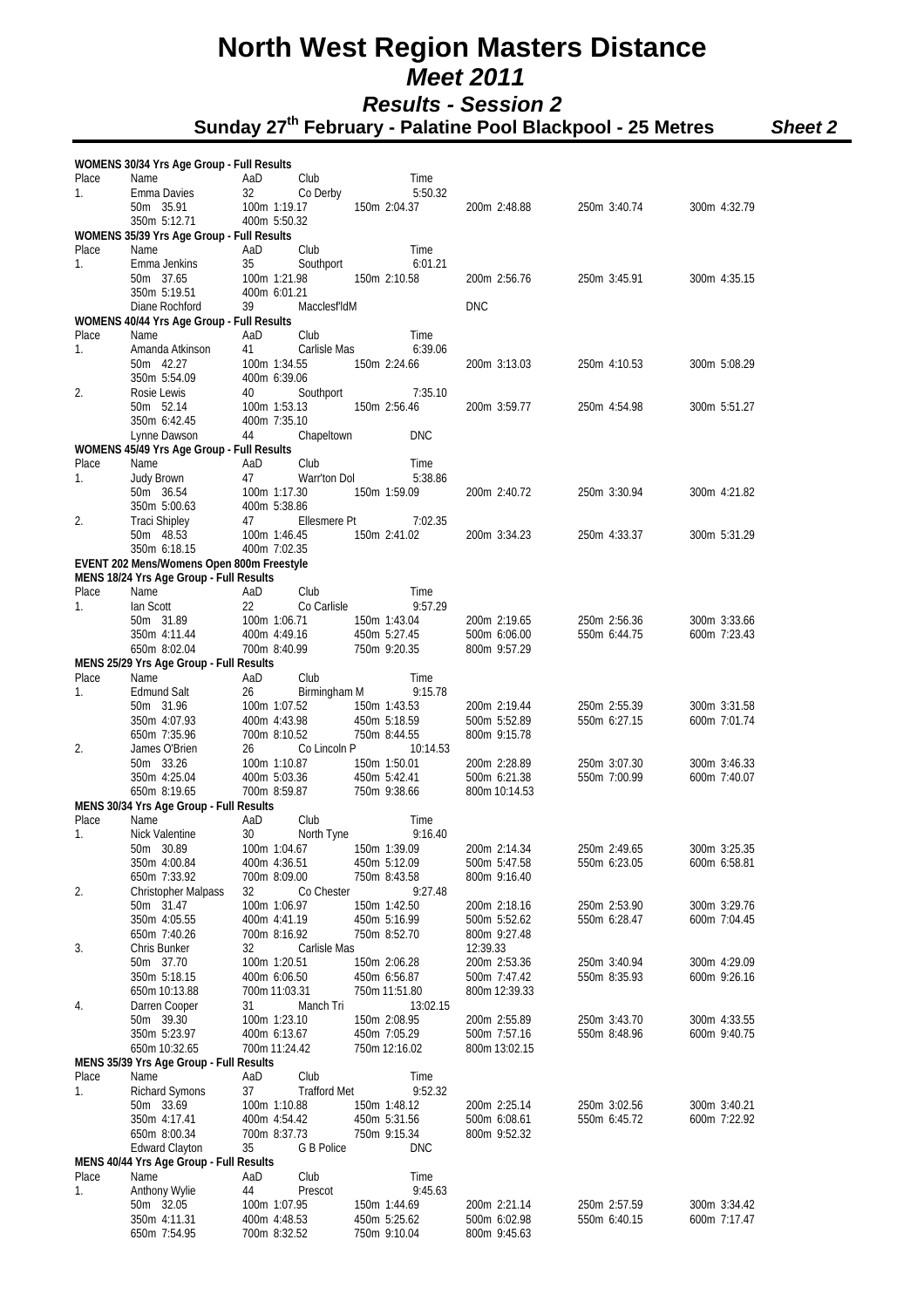| 2.          | Philip Croxall                            | 42<br>Colne                              | 10:08.94                      |                               |                               |                                      |
|-------------|-------------------------------------------|------------------------------------------|-------------------------------|-------------------------------|-------------------------------|--------------------------------------|
|             | 50m 34.78                                 | 100m 1:12.57                             | 150m 1:50.27                  | 200m 2:28.28                  | 250m 3:06.53                  | 300m 3:44.94                         |
|             | 350m 4:23.19                              | 400m 5:01.88                             | 450m 5:40.64                  | 500m 6:19.33                  | 550m 6:58.43                  | 600m 7:37.65                         |
|             | 650m 8:15.89                              | 700m 8:54.36                             | 750m 9:32.32                  | 800m 10:08.94                 |                               |                                      |
| 3.          | Gary Buxton                               | Carlisle Mas<br>42                       | 10:33.98                      |                               |                               |                                      |
|             | 50m 34.79<br>350m 4:37.80                 | 100m 1:14.82<br>400m 5:18.17             | 150m 1:55.06<br>450m 5:58.95  | 200m 2:35.28                  | 250m 3:16.38<br>550m 7:19.13  | 300m 3:57.19<br>600m 7:58.57         |
|             | 650m 8:37.32                              | 700m 9:16.99                             | 750m 9:55.59                  | 500m 6:39.26<br>800m 10:33.98 |                               |                                      |
| 4.          | Paul Ingle                                | Etwall<br>40                             | 11:35.10                      |                               |                               |                                      |
|             | 50m 37.43                                 | 100m 1:18.68                             | 150m 2:01.65                  | 200m 2:45.61                  | 250m 3:29.44                  | 300m 4:13.80                         |
|             | 350m 4:58.32                              | 400m 5:42.75                             | 450m 6:28.07                  | 500m 7:12.86                  | 550m 7:57.71                  | 600m 8:42.47                         |
|             | 650m 9:26.99                              | 700m 10:10.42                            | 750m 10:53.05                 | 800m 11:35.10                 |                               |                                      |
| 5.          | Paul Thompson                             | 44<br>Cleethorpes                        | 11:45.69                      |                               |                               |                                      |
|             | 50m 37.91                                 | 100m 1:19.43                             | 150m 2:03.18                  | 200m 2:47.95                  | 250m 3:33.01                  | 300m 4:18.31                         |
|             | 350m5:03.63<br>650m 9:33.42               | 400m 5:48.61<br>700m 10:18.13            | 450m 6:33.65<br>750m 11:03.55 | 500m 7:18.82                  | 550m 8:04.31                  | 600m 8:49.12                         |
|             | MENS 50/54 Yrs Age Group - Full Results   |                                          |                               | 800m 11:45.69                 |                               |                                      |
| Place       | Name                                      | AaD<br>Club                              | Time                          | <b>FINA Pt</b>                |                               |                                      |
| 1.          | Mark Jones                                | 51<br>Everton                            | 9:57.16                       |                               |                               |                                      |
|             | 50m 34.68                                 | 100m 1:12.12                             | 150m 1:49.40                  | 200m 2:26.67                  | 250m 3:03.93                  | 300m 3:41.36                         |
|             | 350m 4:19.19                              | 400m 4:57.12                             | 450m 5:34.13                  | 500m 6:12.02                  | 550m 6:49.77                  | 600m 7:27.73                         |
|             | 650m 8:05.83                              | 700m 8:44.29                             | 750m 9:21.30                  | 800m 9:57.16                  |                               |                                      |
| 2.          | Steven Willder                            | 52<br>Blackpool Aq                       | 12:59.08                      |                               |                               |                                      |
|             | 50m 48.90<br>350m 5:43.07                 | 100m 1:37.74<br>400m 6:32.87             | 150m 2:27.12<br>450m 7:22.19  | 200m 3:16.13<br>500m 8:11.62  | 250m 4:05.37<br>550m 8:59.89  | 300m 4:54.19<br>600m 9:48.90         |
|             | 650m 10:37.75                             | 700m 11:26.54                            | 750m 12:13.86                 | 800m 12:59.08                 |                               |                                      |
| 3.          | <b>Stuart McGurk</b>                      | 50<br>Troutbeck Br                       |                               | 14:44.93                      |                               |                                      |
|             | 50m 45.23                                 | 100m 1:37.09                             | 150m 2:31.77                  | 200m 3:28.78                  | 250m 4:25.46                  | 300m 5:22.42                         |
|             | 350m 6:20.61                              | 400m 7:18.26                             | 450m 8:15.01                  | 500m 9:11.65                  | 550m 10:09.28                 | 600m 11:06.84                        |
|             | 650m 12:02.23                             | 700m 12:57.04                            | 750m 13:51.59                 | 800m 14:44.93                 |                               |                                      |
|             | MENS 55/59 Yrs Age Group - Full Results   |                                          |                               |                               |                               |                                      |
| Place<br>1. | Name<br>David Randall                     | AaD<br>Club<br>57<br><b>Trafford Met</b> | Time<br>11:39.94              |                               |                               |                                      |
|             | 50m 2:04.90                               | $100m -$                                 | $150m -$                      | 200m 2:49.27                  | 250m 3:33.53                  | 300m 4:17.99                         |
|             | 350m 5:02.24                              | 400m 6:31.47                             | 450m 8:00.59                  | 500m 8:44.83                  | 550m 10:13.79                 | 600m 11:39.91                        |
|             | $650m -$                                  | $700m -$                                 | 750m -                        | 800m 11:39.94                 |                               |                                      |
|             | MENS 60/64 Yrs Age Group - Full Results   |                                          |                               |                               |                               |                                      |
| Place       | Name                                      | Club<br>AaD                              | Time                          |                               |                               |                                      |
| 1.          | <b>Graham Padgett</b>                     | 64<br>Warr'ton Dol                       | 10:57.36                      |                               |                               |                                      |
|             | 50m 37.61<br>350m 4:44.33                 | 100m 1:17.72<br>400m 5:25.34             | 150m 1:58.61<br>450m 6:06.57  | 200m 2:39.57<br>500m 6:48.23  | 250m 3:20.90<br>550m 7:30.02  | 300m 4:02.43<br>600m 8:11.20         |
|             | 650m 8:52.99                              | 700m 9:35.23                             | 750m 10:16.72                 | 800m 10:57.36                 |                               |                                      |
|             | MENS 65/69 Yrs Age Group - Full Results   |                                          |                               |                               |                               |                                      |
| Place       | Name                                      | AaD<br>Club                              | Time                          |                               |                               |                                      |
| 1.          | <b>Tony Catterall</b>                     | 65<br>Colne                              | 12:09.17                      |                               |                               |                                      |
|             | 50m 41.16                                 | 100m 1:24.75                             | 150m 2:09.24                  | 200m 2:54.10                  | 250m 3:40.18                  | 300m 4:26.89                         |
|             | 350m 5:13.14                              | 400m 5:59.68                             | 450m 6:46.18                  | 500m 7:32.71                  | 550m 8:18.96                  | 600m 9:05.50                         |
| 2.          | 650m 9:51.67<br><b>William Dutton</b>     | 700m 10:37.77                            | 750m 11:23.98                 | 800m 12:09.17                 |                               |                                      |
|             | 50m 43.00                                 | 100m 1:39.10                             | 150m 2:40.01                  | 200m 3:37.32                  | 250m 4:34.42                  | 300m 5:31.13                         |
|             | 350m 6:28.50                              | 400m 7:25.68                             | 450m 8:23.62                  | 500m 9:21.06                  | 550m 10:19.28                 | 600m 11:16.58                        |
|             | 650m 12:14.28                             | 700m 13:11.36                            | 750m 14:07.97                 | 800m 15:01.64                 |                               |                                      |
|             | MENS 70/74 Yrs Age Group - Full Results   |                                          |                               |                               |                               |                                      |
| Place       | Name                                      | AaD<br>Club                              | Time                          |                               |                               |                                      |
| 1.          | John Anderson                             | 74<br><b>Trafford Met</b>                | 16:25.32                      |                               |                               |                                      |
|             | 50m 59.67<br>350m 7:13.34                 | 100m 2:01.07<br>400m 8:14.90             | 150m 3:03.84<br>450m 9:16.49  | 200m 4:06.64<br>500m 10:17.44 | 250m 5:08.79<br>550m 11:19.39 | 300m 6:11.63<br>$600m -$<br>$650m -$ |
|             | 700m 14:24.70                             | 750m 15:25.89                            | 800m 16:25.32                 |                               |                               |                                      |
|             | WOMENS 18/24 Yrs Age Group - Full Results |                                          |                               |                               |                               |                                      |
| Place       | Name                                      | AaD<br>Club                              | Time                          |                               |                               |                                      |
| 1.          | Laura Bowden                              | 24<br><b>Trafford Met</b>                | 9:45.51                       |                               |                               |                                      |
|             | 50m 32.49                                 | 100m 1:07.73                             | 150m 1:43.87                  | 200m 2:20.08                  | 250m 2:56.69                  | 300m 3:33.28                         |
|             | 350m 4:10.29                              | 400m 4:47.59                             | 450m 5:24.86                  | 500m 6:02.16                  | 550m 6:39.43                  | 600m 7:16.96                         |
| 2.          | 650m 7:54.38<br>Tamara Darruspe           | 700m 8:31.94<br>23<br>Barrow LD          | 750m 9:09.50<br>12:23.47      | 800m 9:45.51                  |                               |                                      |
|             | 50m 40.79                                 | 100m 1:25.53                             | 150m 2:11.31                  | 200m 2:57.30                  | 250m 3:44.11                  | 300m 4:30.78                         |
|             | 350m 5:17.73                              | 400m 6:05.45                             | 450m 6:52.04                  | 500m 7:39.45                  | 550m 8:28.51                  | 600m 9:16.48                         |
|             | 650m 10:04.36                             | 700m 10:51.83                            | 750m 11:39.54                 | 800m 12:23.47                 |                               |                                      |
|             |                                           |                                          |                               |                               |                               |                                      |
|             |                                           |                                          |                               |                               |                               |                                      |
|             | WOMENS 25/29 Yrs Age Group - Full Results |                                          |                               |                               |                               |                                      |
| Place       | Name                                      | Club<br>AaD                              | Time                          |                               |                               |                                      |
| 1.          | Katie Birchall                            | 29<br>Co Liverpool                       |                               | 10:45.92                      |                               |                                      |
|             | 50m 34.63                                 | 100m 1:15.32                             | 150m 1:56.39                  | 200m 2:36.83                  | 250m 3:17.46                  | 300m 3:58.58                         |
|             | 350m 4:39.53                              | 400m 5:20.74                             | 450m 6:00.86                  | 500m 6:42.10                  | 550m 7:22.49                  | 600m 8:04.28                         |
|             | 650m 8:45.06                              | 700m 9:26.02                             | 750m 10:06.24                 | 800m 10:45.92                 |                               |                                      |